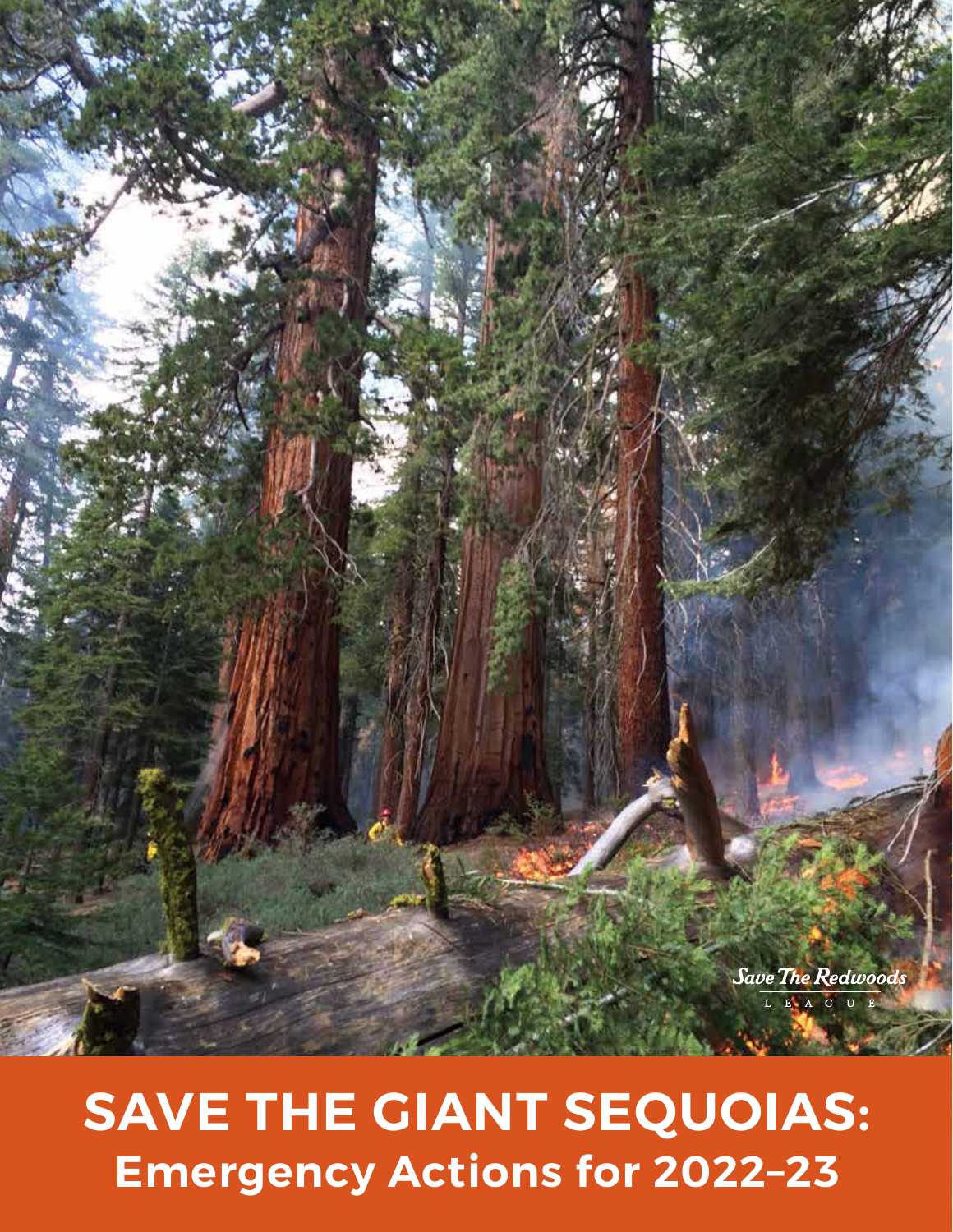**For more than 100 years, state and federal policies have been to extinguish almost every Sierra Nevada fire as soon as it ignites; fire suppression and historic land management practices have resulted in unnaturally high numbers of trees in giant sequoia groves. Combined with longer fire seasons driven by drought and climate change, the dense forests create a tinderbox in our groves.**

# **SEVERE WILDFIRE HAS KILLED 20% OF GIANT SEQUOIAS, WORLD'S LARGEST TREE SPECIES**

## **An unprecedented challenge**

COVER: A prescribed fire is conducted in Yosemite National Park's Mariposa Grove to reduce the buildup of vegetation that could fuel severe wildfires. Prescribed fires are one of the priority methods for reducing fuels to save giant sequoias. Photo by Kristen Shive, National Park Service



Wildfire at Black Mountain Grove in Giant Sequoia National Monument has killed 50 mature giant sequoias. To reach into the trees crowns, fire likely took advantage of unnaturally high fuel loads resulting from decades of fire suppression. Unlike its coast redwood cousins that can resprout from living roots, when a 2,000-year-old giant sequoia dies, it is gone forever

An estimated 20% of all the mature giant sequoias in the world have been lost since 2015, when wildfire magnitude and severity sharply increased in California's Sierra Nevada. Many of these trees were more than 1,000-3,000 years old. As wildfires in the West have reached unparalleled severity, they pose an existential threat to giant sequoias, some of our most iconic national treasures. Having thrived through countless fires over millennia, thousands of these trees have perished in today's climate-driven fires. Thankfully, elected officials and policymakers can protect the remaining giant sequoias with immediate policy and legislative action. Save the Redwoods League, our partners, and other giant sequoia land managers must treat 2,000 acres in the most at-risk groves before the 2023 fire season.

## **Tinderbox in the groves**

Incredibly large and majestically tall, the breathtaking giant sequoias grow naturally only within a narrow range in the Sierra Nevada extending from Placer County Big Trees Grove in the north to Deer Creek Grove in the south. These groves have a rightful place alongside our country's greatest natural wonders such as the Grand Canyon and Yellowstone National Park.

Today, most ancient giant sequoias live in Giant Sequoia National Monument and Sequoia & Kings Canyon National Parks, with nearly 80% of the naturally occurring sequoia range in these two parks. Almost all the roughly 78 naturally occurring groves are managed by 10 state, federal, and county agencies and the Tule River Tribe. Most recently, Save the Redwoods League secured the protection of the Alder Creek and Red Hill properties, the largest remaining private giant sequoia forests.

Between natural fires and Indigenous cultural fires across millennia, giant sequoias evolved to thrive with low- to moderate-intensity fires occurring every 8-15 years. The protective bark of a mature tree can be up to 2 feet thick, and fire helps their cones open and release seeds, fostering reproduction. However, for over 100 years, state and federal policies have been to extinguish almost every Sierra Nevada fire as soon as it ignites; this suppression and historic land management practices have combined to create unnaturally high densities of understory and midstory trees in giant sequoia groves.

Combined with the drier conditions and longer fire seasons associated with drought and climate change, the result is a tinderbox in our groves. Severe fire entering these dense groves burns up through the younger trees and into the canopies of mature sequoias, killing them. Unlike its coast redwood cousins that can resprout from living roots, when a 2,000-year-old giant sequoia dies, it is gone forever.

In 2020, the Castle fire killed 10-14% of all mature giant sequoias. The following year, the KNP Complex fire and Windy Fire killed another 3-5% of these magnificent trees. That's an estimated total of 19% of all giant sequoias killed in only 14 months.

Scientists and park officials predict more catastrophic fires in the years ahead. Old-growth giant sequoias need our help if they are to survive. Organizations that steward giant sequoias must proactively manage all giant sequoia groves at a landscape level, but for the next few years they must focus efforts on the groves at greatest risk.

## **Old-growth giant sequoias need our help if they are to survive.**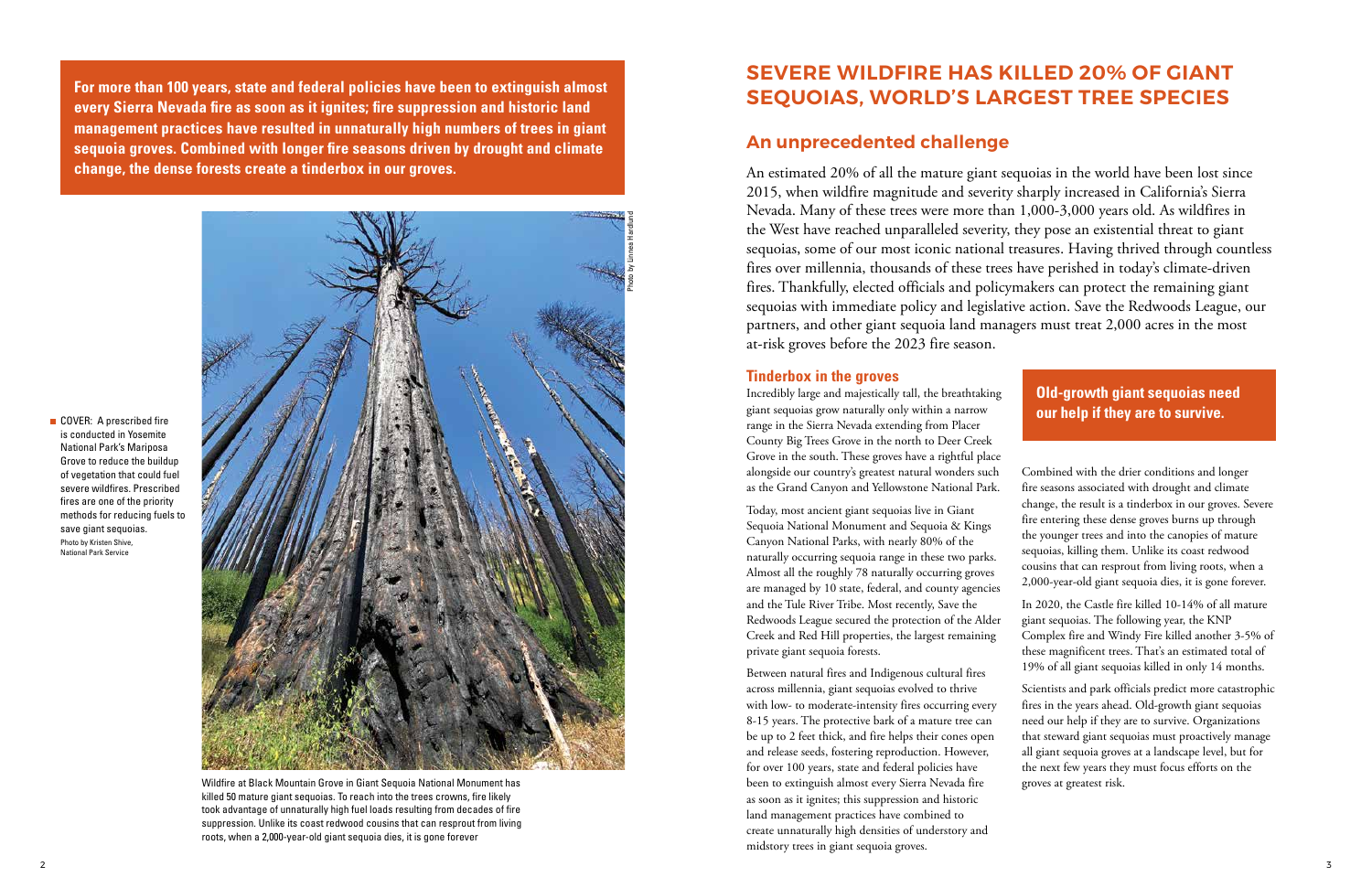## **GIANT SEQUOIA GROVES AT HIGHEST RISK FROM WILDFIRE**







es have not burned from wildfire since 2015 so are expected e the highest fuel loads and therefore need priority treatment.

Map produced by Save the Redwoods League May 2022 using ESRI softwa

The most at-risk giant sequoia groves that urgently need treatment before the 2023 fire season, according to an initial League analysis of groves that haven't burned since 2015. Ongoing research will likely change this map slightly. All the groves will need treatment in the next five years.

# *GOAL:* **TREAT 2,000 ACRES IN THE MOST AT-RISK GROVES BEFORE THE 2023 WILDFIRE SEASON**

## **Saving the sequoias**

The priority now must be to reduce the unnatural buildup of vegetation in the groves using the following methods:

- Removal by hand crews or using machinery, with subsequent safe burning of vegetation piles.
- Prescribed burning—carefully planned and executed fires managed by experts.

State and federal agencies, as well as tribes, have conducted this type of management for years, but not nearly at the necessary scale. Where it has been used, it has worked spectacularly.

As fire ravaged other sequoia groves in 2021, the beloved Giant Forest in Sequoia National Park and Trail of 100 Giants in Giant Sequoia National Monument survived with little damage to the trees because of fuels management and prescribed burning.

> **To prevent the loss of the world's spectacular remaining giant sequoias, we urge giant sequoia land managers, elected officials, and policymakers to take action on funding, personnel, policy changes, and fuels reduction now.**

## **Funding**

It is estimated that fighting wildfire costs more than 30 times as much as preventative land care and prescribed burning. The estimated cost to fight the 2020 SQF Complex (Shotgun and Castle) fire is \$144 million alone.

These are the funding steps needed to save giant sequoias:

- 1. Appropriate \$500 million over five years to treat at least 60,000 acres of the most vulnerable giant sequoia groves and provide treated buffer zones around them.
- 2. Allocate funds from the Federal Infrastructure Investment and Jobs Act for reducing wildfire risk in the wildland-urban interface and for ecosystem restoration targeting grove treatments in appropriate areas.
- 3. Allocate funding toward reforestation of firedamaged groves to avoid type conversion to shrubland.

4. Support the California Blueprint, which proposes \$2.7 billion over several years to bolster "critical wildfire resilience programs to increase the pace and scale of forest health activities and decrease fire risk," and target some of this funding specifically for giant sequoia grove resilience treatments.

## **All hands on deck**

As a society, we simply cannot allow the loss of 5-15% of giant sequoias every year. At that rate, the natural range of these spectacular giants will be gone in our lifetime. This emergency calls for a united response.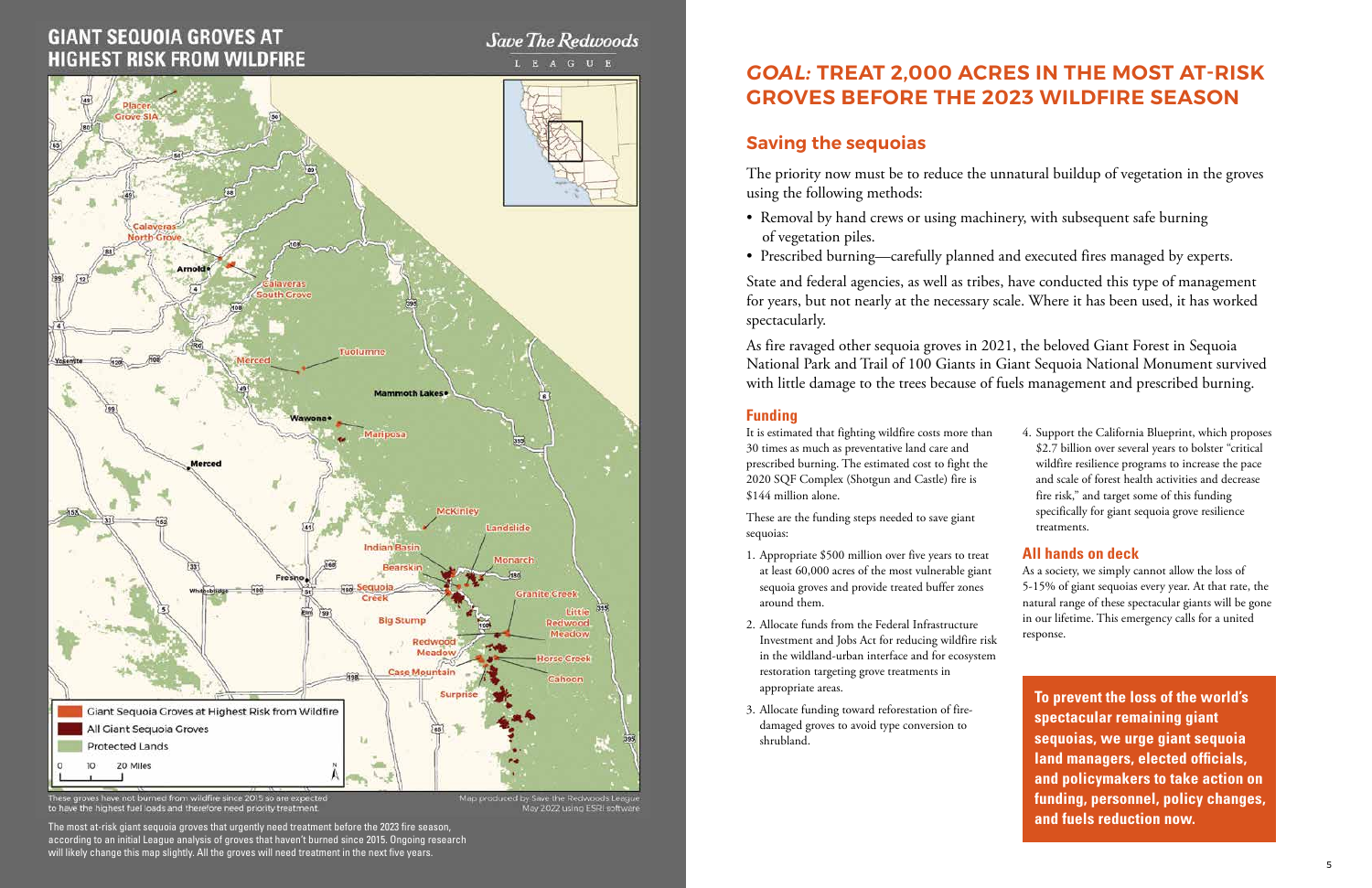### **Personnel and resources**

Treating so many groves in such a short time will require a huge number of personnel and a high degree of coordination. Crews must be ready to deploy when those conditions are favorable. Lining up these resources requires the following:

- 1. Living wages for the federal workforce.
- 2. Full time, year-round federal fire and restoration crews. Build a pipeline of employees and train this workforce.
- 3. Funding to develop and support the tribal workforce.
- 4. Support for nonprofits and private entities to



burning in 2019 to reduce fuels next to Calaveras Big Trees State Park. Treating the most vulnerable giant sequoia groves before the 2023 wildfire season will require a huge number of personnel.

## **A future for the giant sequoias**

The protection of California's giant sequoias is at the heart of the American conservation movement. During the Civil War, President Abraham Lincoln signed The Yosemite Valley Grant Act, transferring federal lands in Yosemite Valley and nearby Mariposa Big Tree Grove to the State of California, "upon the express condition that the premises shall be held for public use, resort, and recreation, and shall be inalienable for all time."

Amidst the challenges of his time, Lincoln took action to secure the giant sequoias for future generations. That same opportunity is in the hands of giant sequoia land managers, elected officials, and policymakers right now.



Yosemite National Park and its Mariposa Grove of Giant Sequoias were protected for future generations by President Abraham Lincoln during the Civil War. Today, giant sequoia land managers, elected officials, and policymakers have the chance to protect the world's remaining giant sequoias in their native range.

### **Policy and permitting**

To save the giant sequoias, a consensus on policies and permitting is needed among giant sequoia land management agencies. Agreement is also needed on the following actions for useful application of permitting processes to ensure that work can be completed in time:

- Expedite projects by supporting designation of an Emergency Action as defined in the federal Infrastructure and Jobs Act that allows USDA Forest Service projects to move quickly by expediting environmental review under the National Environmental Policy Act (NEPA) and other statutes. Employ Categorical Exclusion designations (for compliance with NEPA) and programmatic Biological Assessments (for Endangered Species Act compliance), where appropriate for groves on federal lands to speed up administrative approvals.
- Return stewardship roles to tribes, which have managed land for thousands of years.
- Promote Prescribed Burn Associations, which help private landowners obtain skilled crews to conduct burning on their lands. Enhance the flexibility for existing contractors to conduct prescribed burn activities.
- Approve wider burn windows and more flexibility from the California Air Resources Board and local air districts so that more prescribed burns are allowed when conditions are safe.



Crews reduce fuels at a property next to Calaveras Big Trees State Park.